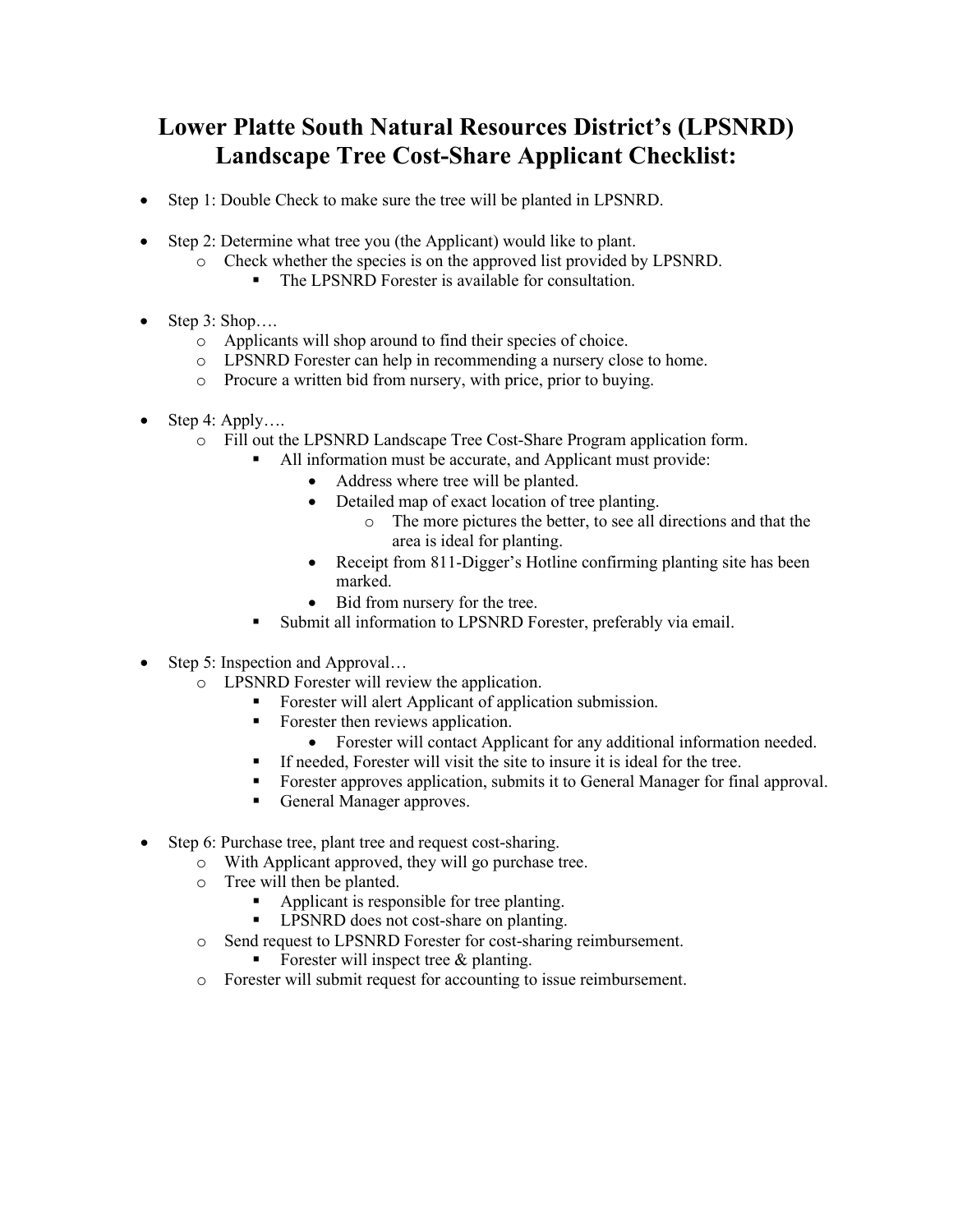## **Lower Platte South Natural Resources District's (LPSNRD) Landscape Tree Cost-Share Rules:**

The Lower Platte South Natural Resources District ("District") has budgeted funds for the purpose of sharing the total cost of trees for the good of the urban forest. Below are program rules and District administering guidelines.

- Applications will be considered in order (Based on the submission date).
- Maximum of 1 tree per applicant AND location per year.
- Applications will be considered until available funds are expended.
	- o Maximum of 85 approved applicants per year.
- Applications will be reviewed by the District Forester and approved by the General Manager.
- Applicants give permission for District Forester to visit site to inspect planting area and planted tree.
- Tree planting location must be within the District. [See map.](https://lpsnrd.maps.arcgis.com/apps/PublicInformation/index.html?appid=c88f3aba6e084e99b280f99704b4f747)
	- o Can be planted on rights-of-way, common areas, etc., with proper approval.
	- o Can be on private ground, both residential & commercial.
	- o Land cannot be owned by the United States government, the State of Nebraska, and/or any division of government of the State of Nebraska (i.e. county, city, local government).
- The address of tree planting must be accurate with:
	- o Detailed map of exact location of future tree placement.
	- o Pictures of tree placement location.
- Confirmation of request for tree planting, via email receipt, from Digger's Hotline, 811.
	- o Applicants are required to call Digger's Hotline (811) prior to any planting.
- No shrubs, grass, flowers or orchard trees.
	- o Species not recommended for the program will NOT be approved. See list.
- Standard landscape size  $1\frac{1}{2}$ " stock  $(1 1\frac{3}{4})$  for deciduous trees and  $4 5$ " for conifer trees is the recommended size. Root maker bag trees 3 gallon to 15-gallon trees are encouraged as well. All trees must be guaranteed for 1 year.
- District will provide technical expertise for tree planting location, tree selection, proper planting and maintenance.
- Cost-Share will be 75% of the cost of the tree, with a maximum of \$115.
- No cost-sharing will be provided for nursery planting.
	- o Applicant can plant tree themselves.
	- o Nursery can plant, but Applicant is responsible for nursery planting cost.
- Applicants will be provided with the Landscape Tree Cost-Share Program checklist.
- Applicants must sign and date their application prior to planting.
- After planting, Applicants will provide District confirmation of tree planting via email receipt from nursery and pictures of planted tree.